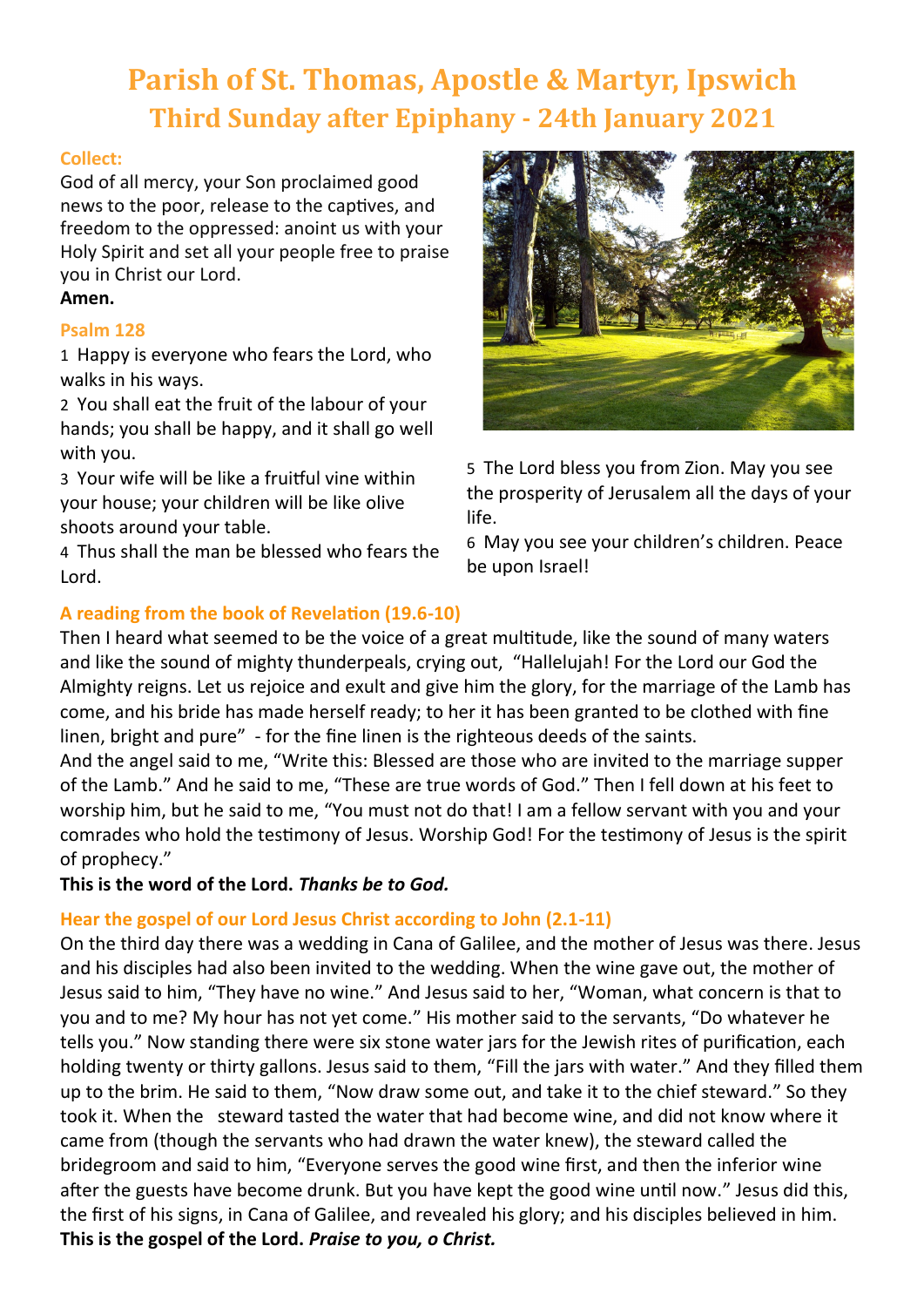## **Reflection:**

I'm sure you are all familiar with this reading already. It is Jesus' first public miracle (that we know of), and the drama of turning water into wine at a wedding is enough to make it stick in our memories. I'm sure every wedding crowd would appreciate such a miracle!

What I love about this story is that it shows immediately that Jesus, the son of God, is living a fully human life. We are still in the season of Epiphany, the season of 'God with us', and here we see Jesus as 'God with us', but also as a man who attends weddings, who celebrates with friends, and who seems to enjoy a good glass of wine! In fact, this particular miracle demonstrates the balance between Jesus' curious fully-god-and-fully-man -ness quite perfectly. The miracle is done with no fanfare, it is done quietly and simply, yet it shows that Jesus has power. It is a miracle of generosity and celebration, an act of kindness for the wedding couple, a gracious act of love. Yet it also speaks of the divine, of the extraordinary person that Jesus is.

Epiphany means 'the revealing', and it is thus very fitting that we read of Jesus first miracle while we are still in this time of the Church year. It is now that Jesus is made known, that we see the beginning of his ministry, that we realise that he truly is God on earth, among us.

The second reason I love this story is that it demonstrates a meeting of heaven and earth. Here there is no difference between a sacred site, and normal life! Instead the sacred, the divine, the miraculous, steps into normal life and embraces it. It's a beautiful picture of the way God is now with us. The boundaries have been split open, and hallowed ground is no longer restricted to temples and churches, but instead the whole of life, the whole world, is hallowed ground. Wherever you are, wherever you walk, is hallowed ground, because God is with us. That is what the season of Epiphany gifts to us - the incredible nearness of God, woven into all things.

The poet Malcolm Guite has written a wonderful poem about the wedding at Cana, and I invite you to take some time to read it and reflect on it. *- Rev Cat*

# *Epiphany at Cana*

*Here's an epiphany to have and hold, A truth that you can taste upon the tongue, No distant shrines and canopies of gold Or ladders to be clambered rung by rung, But here and now, amidst your daily living, Where you can taste and touch and feel and see, The spring of love, the found of all forgiving, Flows when you need it, rich, abundant, free.*

*Better than waters of some outer weeping, That leave you still with all your hidden sin, Here is a vintage richer for the keeping That works its transformation from within. 'What price?' you ask me, as we raise the glass, 'It cost our Saviour everything he has.'*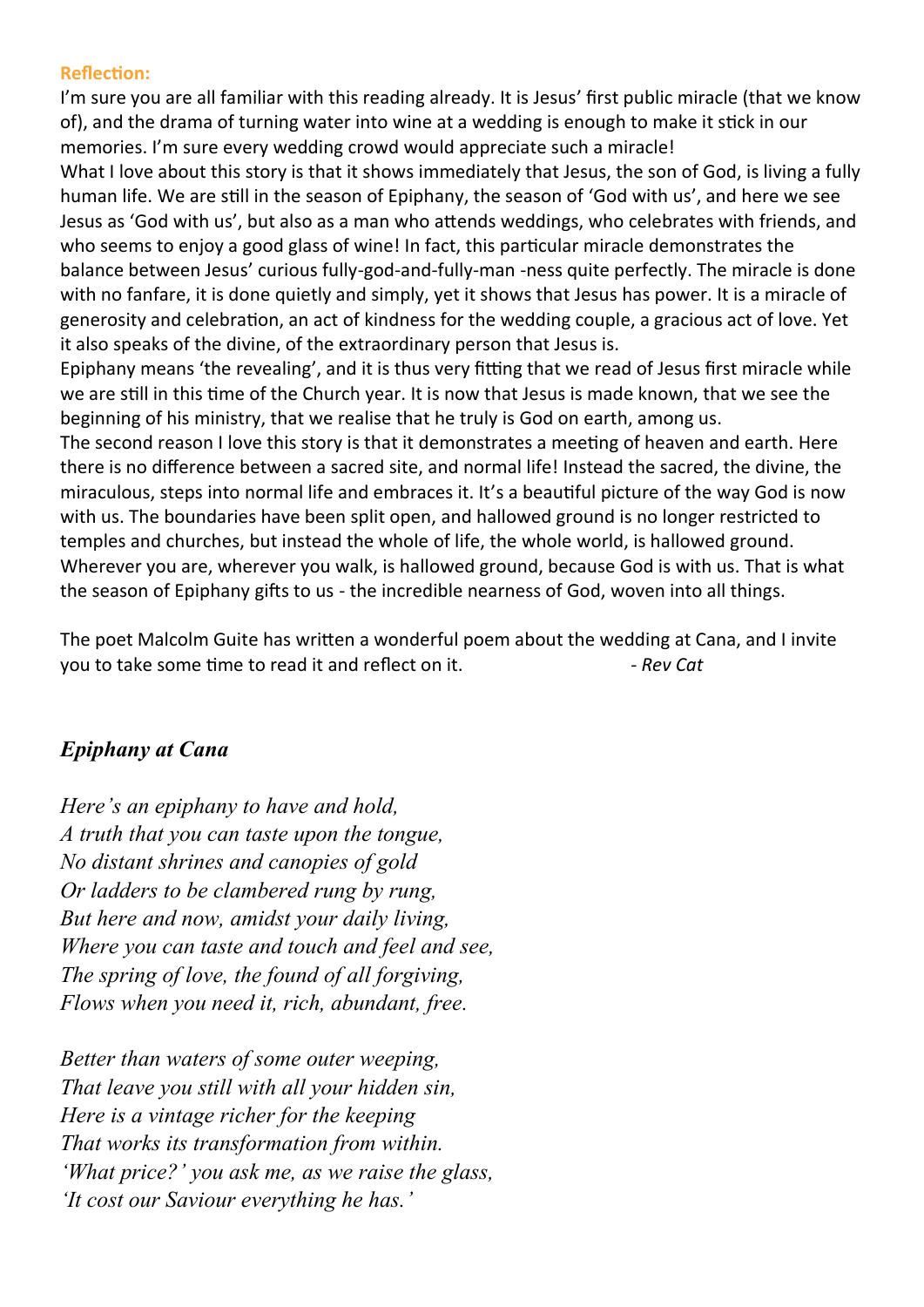# *Our Saviour Christ is the Prince of Peace..*

**The peace of the Lord be always with you.**

# **This week's hymn:**

To God be the glory, great things he hath done: so loved he the world that he gave us his son, who yielded his life an atonement for sin, and opened the lifegate that all may go in.

> *Praise the Lord, praise the Lord, let the earth hear his voice! Praise the Lord, praise the Lord, let the people rejoice! O come to the Father, through Jesus the Son, and give him the glory, great things he hath done.*

Oh, perfect redemption, the purchase of blood, to ev'ry believer the promise of God. The vilest offender who truly believes, that moment from Jesus a pardon receives.

Great things he hath taught us, great things he hath done, and great our rejoicing through Jesus the Son, but purer, and higher, and greater will be our wonder, our transport, when Jesus we see.

# **A prayer for Epiphany**

Come freshly to us now, Lord God, And as we offer you our lives, renew in us your gifts: The gold of our potential. The incense of our prayers and aspirations, The myrrh of healing for our pain; Feed us and nourish us that we may grow in the life of Christ; Fill us with your Spirit that we may overflow with your love, and transform the world with your glory. Amen.

# *Please pray for:*

**Those with chronic or long-term illness:** Eric Dickerson, Rosemary, Jenny, Andrew Barfield, Kathy Steele, Andrew, Peggy, Natacha, Christine, Stephen, Samantha, Rex & Jill, Margaret Christian, Jean Dominy

**\_\_\_\_\_\_\_\_\_\_\_\_\_\_\_\_\_\_\_\_\_\_\_\_\_\_\_**

**Those undergoing treatment or currently ill:** Emily, Gloria Elmer, Helen Harlow, Leslie Bloomfield, Katie, Vincent Lightbody, Roger Dickerson, Vicky & Matt, Maureen Dobson, Dagmar, Lee Grigs, Stacey Pratt, Andy Fosker

**All who are affected by the Coronavirus** in the UK and around the world: *For all who have lost their jobs due to Covid19; all who are despairing. For all who have lost their lives; the injured, the bereaved. For hospital and health care workers*

**For our government & MPs', and local councillors: for honesty in politics, for wisdom and justice for all. For refuges** across the world & diplomates and peace makers, working to end conflicts

**Those who have recently died, and their families mourning their loss:** Barry Stammers, John Chapman

# **Prayer for growth!** Please join in this prayer at home:

*"God of Mission, who alone brings growth to your Church, send your Holy Spirit to give vision to our planning, wisdom to our actions and power to our witness. Help your Church here in Ipswich to grow younger, to grow in numbers and to grow leaders; in spiritual commitment to you and in service to our local community. Through Jesus Christ our Lord, Amen."*

*Call this number* —> *for free*.